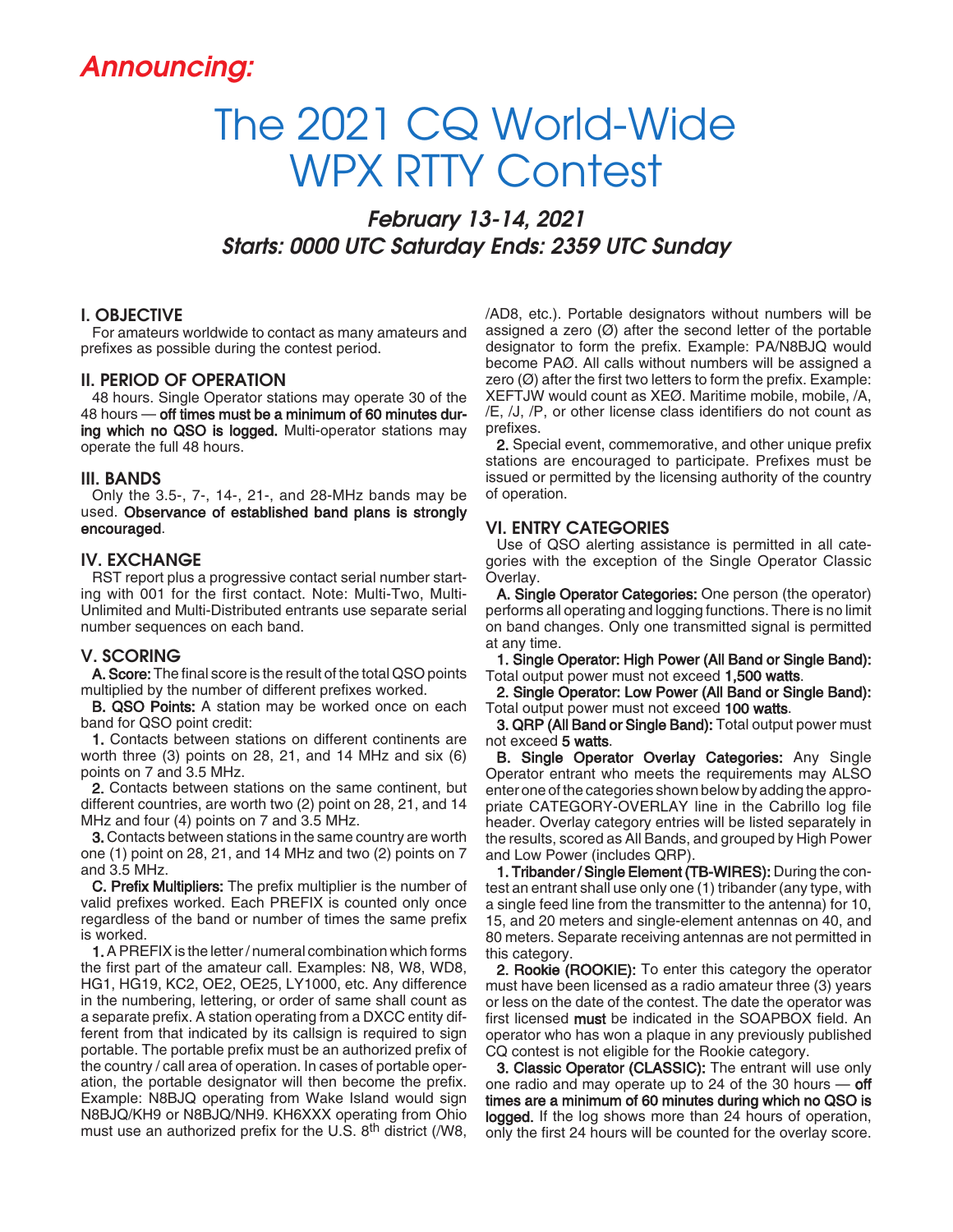Use of QSO alerting assistance of any kind is prohibited (see rule IX.2) for the duration of contest. Receiving while transmitting is also prohibited.

C. Multi-Operator Categories (All Band only): More than one person can contribute to the final score during the official contest period. Select category based on number of transmitted signals or number of locations.

1. Single-Transmitter (MULTI-ONE): Only one transmitted signal is permitted at any time. A maximum of ten (10) band changes may be made in any clock hour (00 through 59 minutes). For example, a change from 20 meters to 40 meters and then back to 20 meters counts as two band changes. Use a single serial number sequence for the entire log.

**a. High Power.** Total output power of each transmitted signal must not exceed 1,500 watts.

b. Low Power. Total output power of each transmitted signal must not exceed 100 watts.

2. Two-Transmitter (MULTI-TWO): A maximum of two transmitted signals is permitted at any time on two different bands. Both transmitters may work any station. A station may only be worked once per band regardless of which transmitter is used. The log must indicate which transmitter made each QSO (column 81 of CABRILLO QSO template for CQ contests). Each transmitter may make a maximum of eight (8) band changes in any clock hour (00 through 59 minutes). Use a separate serial number sequence for each band. Total output power of each transmitted signal must not exceed 1,500 watts.

3. Multi-Transmitter (MULTI-UNLIMITED): A maximum of five transmitted signals, one per band, at any one time. Five bands may be activated simultaneously. Use a separate serial number sequence for each band. Total output power of each transmitted signal must not exceed 1,500 watts.

4. Multi-Transmitter Distributed (MULTI-DISTRIBUTED): A maximum of five transmitted signals, one per band at any one time, from stations in different locations. All equipment (transmitters, receivers, amplifiers, antennas, etc.) must be located in same DXCC entity and CQ Zone, including remotely controlled equipment. Five bands may be activated simultaneously. Use a separate serial number sequence for each band. Total output power of each transmitted signal must not exceed 1,500 watts. The Cabrillo log header must include the following lines: CATEGORGY-OPERATOR: MULTI-OP, CATEGORY-TRANSMITTER: DISTRIBUTED. Rules X.E, X.F, and X.G do not apply to this category.

D. Checklog: Entry submitted to assist with the log checking. The entry will not have a score in the results and the log will not be made public.

#### VII. AWARDS

A single-band log will be eligible for a single-band award only. To be eligible for an award, a Single Operator station must show a minimum of 4 hours of operation. Multi-operator stations must operate a minimum of 8 hours.

A. Plaques: are awarded to recognize top performance in a number of categories. View the current list of plaques and sponsors at <www.cqwpxrtty.com/plaques.htm>.

Only one plaque will be awarded per entry. A station winning a plaque will not be considered for a sub-area award. That award will be given to the runner-up for that area if the number of entries justifies the award.

B. Certificates: Electronic certificates will be made available for download for everyone that submits an on-time entry.

#### VIII. CLUB COMPETITION

The club score is the total aggregate score from logs sub-

mitted by members. There are two separate club competition categories.

A. USA Clubs: Participation is limited to club members residing within a 250-mile radius circle from the center of club area.

**B. DX Clubs:** Participation is limited to club members residing within EITHER the DXCC country where the club is located OR within a 400-kilometer radius circle from the center of club.

#### C. General Club Rules:

1. National organizations (e.g., JARL, REF or DARC) are not eligible for the club competition.

2. Single-operator entries may only contribute to one club. Multi-operator scores may be allocated to multiple clubs as a percentage of the number of club members participating in the operation. The log entry must spell out the full club name (and club allocations if multi-op).

3. A minimum of four logs must be received for a club to be listed in the results. Checklog entries are not counted for the club score.

4. The word "reside" shall be defined as: To dwell permanently or continuously or to occupy a place as a person's fixed, permanent, and principal home for legal purposes.

## IX. DEFINITIONS OF TERMS

A. Station location: The area in which all the transmitters, receivers, amplifiers, and antennas are located. All transmitters, receivers, and amplifiers must be within a single 500 meter diameter circle. Antennas must be physically connected by RF transmission lines to the transmitters, receivers, and amplifiers.

B. QSO finding assistance: The use of any technology or other source that provides callsign or multiplier identification of a signal to the operator, other than a single-channel RTTY decoder. This includes, but is not limited to, use of a multichannel RTTY decoder, DX cluster, DX spotting websites (e.g., DX Summit), local or remote callsign and frequency decoding technology (e.g., RTTY Skimmer or Reverse Beacon Network), or operating arrangements involving other individuals.

#### X. GENERAL RULES FOR ALL ENTRANTS

A. Entrants must operate within the limits of their chosen category when performing any activity that could affect their submitted score.

B. A different callsign must be used for each entry. Only the entrant's callsign may be used to aid the entrant's score.

C. Do not exceed the total output power limitation of the chosen category on any band. Total output power on any band at any time is measured at the final output of the active amplifier(s).

D. Self-spotting or asking to be spotted is not permitted.

E. All operation must take place from one station location. Remote operation is permitted if the physical location of all transmitters, receivers, and antennas are at one station location. A remotely operated station must obey all station license, operator license, and category limitations. The callsign used must be one issued or permitted by the Regulatory Authority of the station location.

F. Remote receivers outside the station location are not permitted.

G. Only one signal on a band is allowed at any time. When two or more transmitters are present on the same band, a hardware device MUST be used to prevent more than one signal at any one time.